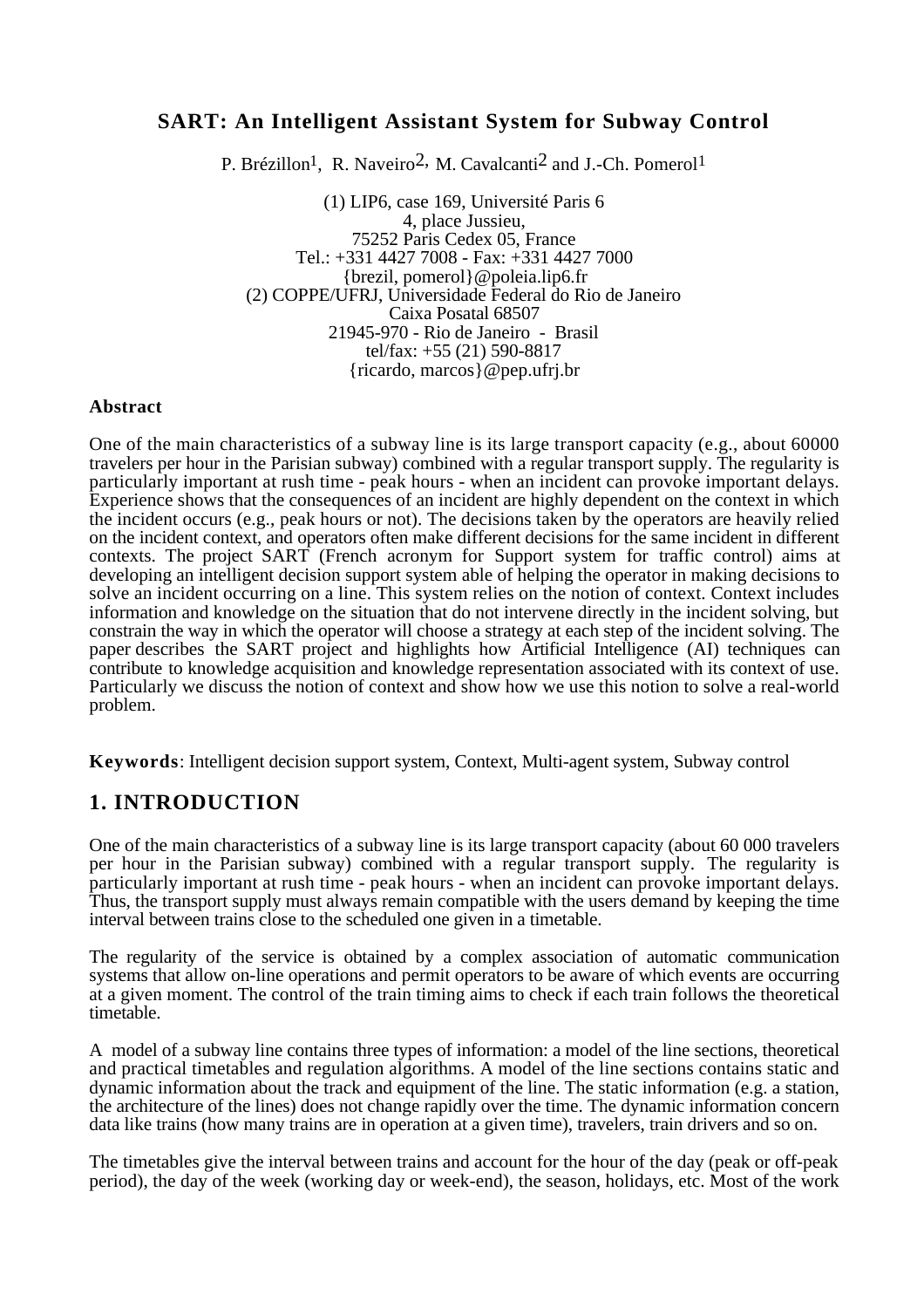done by the operators is to ensure that trains follow the timetable which has been established on the prior experience basis - the Parisian subway is in operation for one hundred years. The timetable therefore appears to be a compiled expression of a number of contextual information concerning train regulation (number of trains, moment of the day, driver availability, etc.) The regulation algorithms are in charge of helping the operator to restore the regularity of the service when some incident occurs. Indeed, operators spend a great deal of their working time in managing incidents.

An incident may concern any of the three types of information, particularly the static elements of the line (e.g., a station), trains (e.g., a door blocked), travelers (e.g., a suicide), train drivers (e.g., starting too late from the terminal of the line), others (e.g., a dog in a tunnel). When an incident appears, the operator must make predictive or corrective actions to avoid, if possible, a more critical situation that may disrupt the normal supply of transport on the line (especially at peak hours), and rapidly return to a normal situation after the incident (at least partially).

Experience shows that the consequences of an incident *are highly dependent on the context* in which the incident occurs (e.g., peak hours or not). The decisions taken by the operator heavily rely on the incident context; and operators make different decisions for the same incident in different contexts. For example, the operator will consider that a rush of persons will be soon in the subway because a football match will be ending within few minutes, even if it is in the evening at an off-peak time. Thus, for identifying an incident, one needs to know its context, its origin and the consequences on the traffic.

The high dependency on context is particularly important with heavy traffic. In this case, the number of incidents grows and rapidly becomes difficult to the operator to manage all the incidents. So, when the number of trains in circulation (and thus the number of users) is at its highest level, each incident can lead rapidly to a situation very far from the normal operational conditions. For example, on the French regional express subway (RER in French), it has been shown that a delay of 10 seconds at a station is propagated all along the RER line and may imply in a delay of 30 min several stations beyond the initial station; in less than one hour. However, an incident occurring during off-peak hours may also lead to a peak-hour situation if (1) the incident solving process during off-peak hours cannot be solved before the following peak hour time, and (2) an external event suddenly transforms the off-peak hour situation in a peak hour situation. An example of the latter situation is an incident occurring at off-peak hour when the rain abruptly falls outside; a number of persons change their mind and take the subway to continue their travel.

Thus, elements intervening in an incident situation are: the state of the line, the incident identification and the former strategy applied, the action carried out by the operator, and the *context* in which the incident occurred.

The project SART (French acronym for Support system for traffic control) aims to developping an intelligent decision support system to help the operator who controls a line in taking decisions to solve an incident. In order to be a real intelligent assistant system, SART has to accomplish several functions [Brezillon and Cases, 1995] such as acquiring knowledge from operators; simulating the traffic on the line starting from the station where ocurred an incident; changing the model of the line under operator's request in testing alternative issues; proposing alternatives for an incident solving; training a new operator not familiar with a given line; etc.

We are developing this project by using a multi-agent approach. In such an approach, each agent procceeds a function of SART. To date, our group has developed three agents in the last two years, namely a configuration agent, a simulation agent and an incident-management agent. We develop SART according to an off-line approach. This means that the operator provides the data, but an online use of the simulator can be considered later, with a data acquisition system by the simulator directly from the subway line. Specifications are now completed and we are in the programming phase.

The multi-agent approach was chosen to permit SART to have an evolutionary architecture in which other agents - such as a communication agent, a training agent and an incident-analyzer agent - will be added later to increase SART functionality. However, we limit our objective now to the line control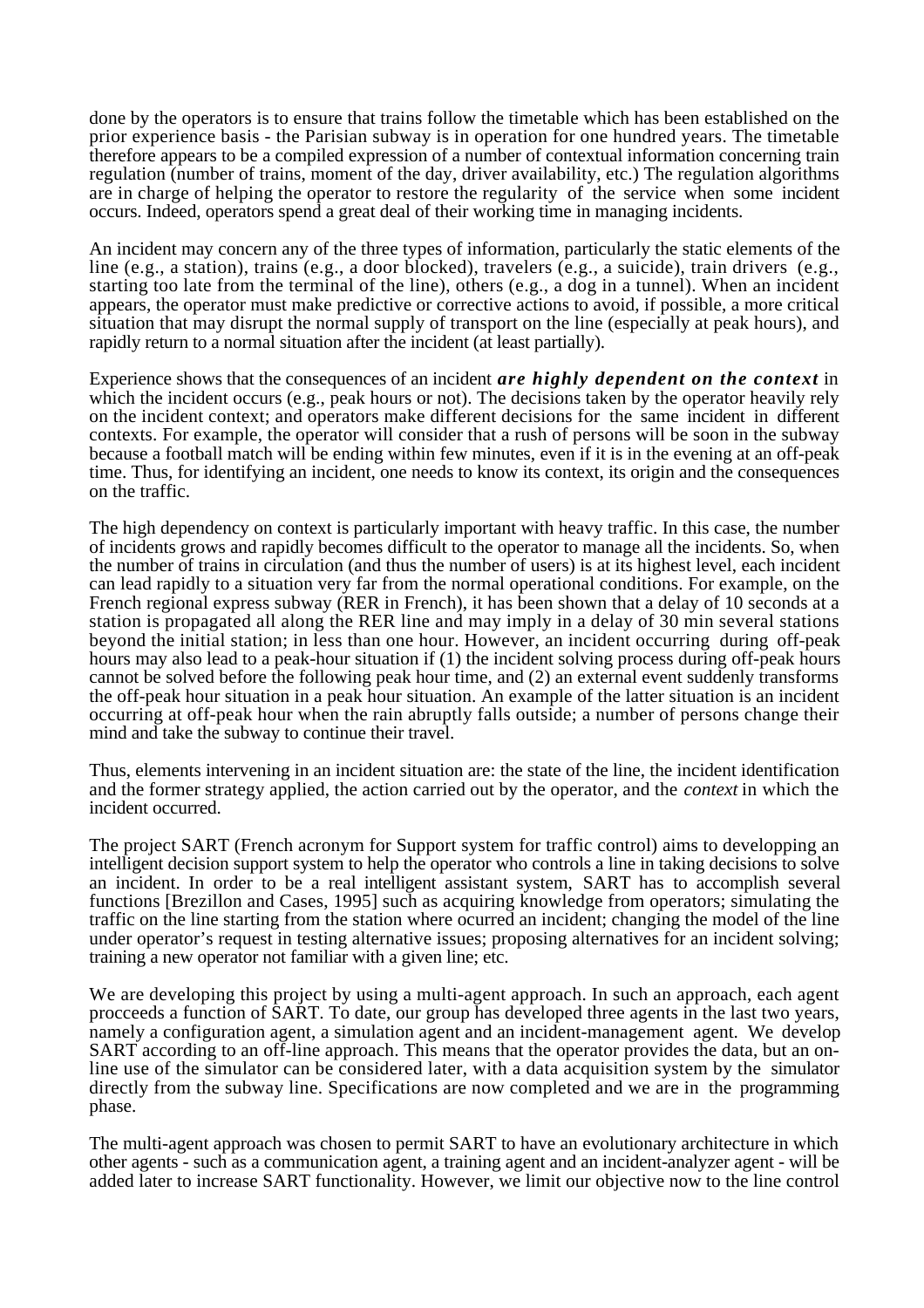and regulation, but the structure of SART should be reused easily for other tasks, say, for line maintenance. Thus, we progressively develop a complex system that will accomplish different tasks. Moreover, the architecture can also be reused for other subways in the world because all the subways rely on approximately the same philosophy and architecture.

The SART project must be considered at different levels. First, it is the object of two conventions, one between the University Paris 6 and RATP (the French company who has in charge the subway in Paris, France), and the second between the Federal University and the Metro company in Rio de Janeiro (Brazil). At an upper level, an international convention concerns the University Paris 6 and the Federal University of Rio de Janeiro with the support of two governmental agencies: CAPES (Brazil) and COFECUB (France). About thirty persons have been working on the SART project in these two countries.

This paper describes the SART project. In this first section we present our objectives, the domain chosen for this application - namely the line control in subways-, the problem to solve and the context in which is embedded the SART project. The second section discusses the importance of distinguishing clearly different types of knowledge to introduce the need of making context explicit in the knowledge representation and in case-based reasoning. Section three focuses on the context modeling in our application and gives an example of context-based representation of the domain knowledge. In Section four, we present the general characteristics of an Intelligent Assistant System (IAS), the architecture of SART and the multi-agent approach that we have chosen. We describe also the specificities of a SART agent, and each agent that we are developing, namely the line configurator, a traffic simulator and the incident manager. The paper ends by providing the perspectives on the project.

# **2. KNOWLEDGE TYPES AND CASE-BASED REASONING**

## **2.1 Different types of knowledge**

Many authors have attempted to distinguish different types of knowledge. Worden et al. (1987) distinguish declarative domain knowledge (stored as rules and facts), dynamic knowledge (stored in datasets), procedural knowledge (stored in tasks and subtasks), task division knowledge (stored as rules), system self-knowledge about the structure and quality of its own knowledge (dependency rules, timestamps, sources of updates and measures of reliability), and "how to be an assistant" knowledge. Stothert and McLeod (1997) bring another distinction with a priori and operational knowledge. A priori knowledge defines what is known about the plant. It is used to build a framework that facilitates a solution for the control problem being addressed. Operational knowledge is the knowledge available during plant operation to determine future control actions. Reatgui et al. (1997) consider specific and general knowledge in a reasoning. Specific knowledge is represented in the form of cases while general knowledge is represented in the form of category descriptors.

When talking of control of the line, we mean regulation, and control of the operation from train driving to security of the travelers at an integrated level. This is different from process control in which low level processors can be used. In our system, information pieces are so numerous and heterogeneous that only composite and integrative methods can be used and moreover automation is not at hand.

These different views on knowledge show that one cannot speak about knowledge separately from its use. We will distinguish static knowledge from dynamic knowledge. Dynamic knowledge depends on the environment in which the problem occurs because this environment evolves dynamically. As a consequence of the changing environment in real-world applications, a given problem may be similar to one already treated, but never identical. This point meets Suchman's point arguing that human actions are situated and are not controlled by prior plans in the same way that a program controls a computer (Suchman, 1987).

## **2.2 Knowledge evolution**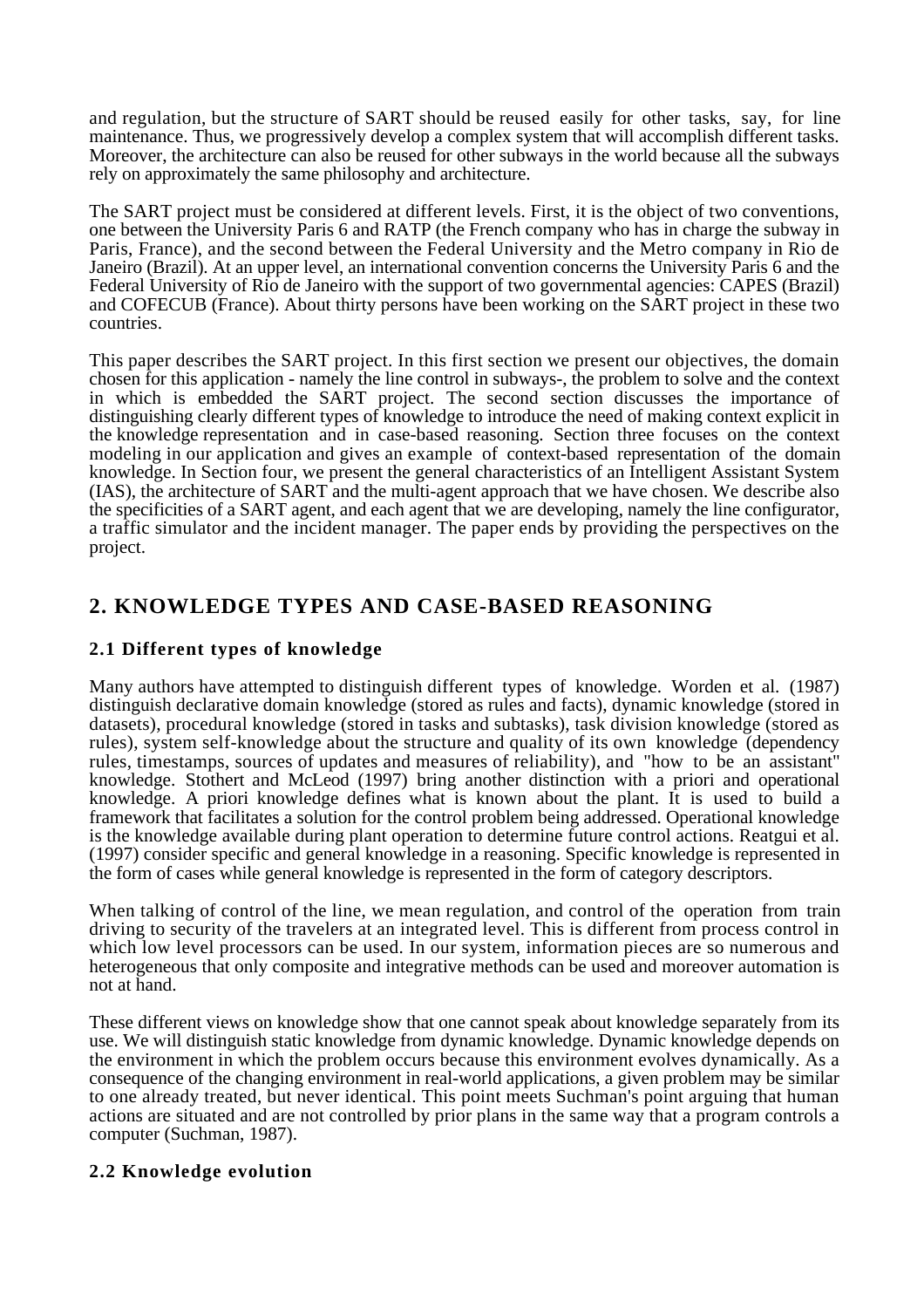Part of the domain knowledge is obtained through captors providing data which are further processed by reasoning. Aamodt and Nygard (1995) underline a distinction between data, information and knowledge and envision the consequences on the development of integrated systems. For the authors, data acquisition depends on prior knowledge. An specific problem solving episode or case, mobilizes data, information, and/or knowledge, accordingly to the place and moment in the decision-making process.

The knowledge is framed by technology changes but also by specific problems. For instance, Degani and Wiener (1997) distinguish procedures, practices and techniques. Procedures are specified beforehand by developers to save time during critical situations. Practices encompass what the users do with procedures. Ideally, procedures and practices should be the same, but the users either conform to the procedure or deviate from it, even if the procedure is mandatory. Techniques are defined as personal methods for carrying out specific tasks without violating procedural constraints. Techniques are developed by users over years of experience (Brezillon, 1996). Knowledge acquisition focuses on procedures and, eventually, practices, but rarely on techniques. Moreover, in most real-world applications, a decision maker faces ill-defined situations where the form of the argumentation rather than the explicit decision proposal is crucial (Forslund, 1995b). This implies that it would be better to record advantages and disadvantages with the final decision.

### **2.3 Difficulties in using knowledge**

Identifying problems (diagnosis) is the first step of any troubleshooting. However, except in simple cases, it is not possible to establish a predefined table of solutions adapted to each case. This raises the difficulty to plan everything beforehand and the need to make context explicit in any application. Xiao et al. (1997) study anesthesiologists' work for which each patient can represent a drastically different "plant" and thus there are relatively few well-defined procedures stipulated either from inside by professional communities or from outside by regulatory agencies. It is claimed that the planning process is necessarily fragmentary and nonexhaustive. The same conclusion is observed in other domains too (e.g., see Hoc, 1996; Debenham, 1997; Bainbridge, 1997). The main reason is the impossibility of making explicit the relationships between a system and its changing environment. In an application in air control, Degani and Wiener (1997) have shown that the descent phase is highly context-dependent due to the uncertainty of the environment (e.g. air traffic control, weather), making it quite resistant to procedurization. Hollnagel (1993) proposes a contextual control model that distinguishes between a competence model (actions, heuristics, procedures, plans) and a control model (mechanisms for constructing a sequence of actions in context), which are both heavily influenced by context (skills, knowledge, environmental cues, etc.).

A solution to the impossibility of a comprehensive a priori planning is the acquisition of skills for anticipating or look-ahead (see Pomerol, 1997). For Hoc (1996), the anticipative mode is the usual functioning mode of human beings: the human operator always checks, more or less explicitly, hypotheses instead of being in a situation of discovery or surprise. An anticipatory system would be a system that uses knowledge about future states to decide what action to make at the moment. An anticipatory system has a model of itself and of the relevant part of its environment and will use this model to anticipate the future (Ekdahl et al., 1995). The system then uses the prediction to determine its behavior, i.e., it allows the future states affect its present state. An intelligent system should be able to predict what will probably happen and pre-adapt itself for the occurence of a crucial or timecritical event. This implies that a simulation component must be present in an intelligent system.

One must also underline that if it is difficult to fix the status of the knowledge; the means used to represent knowledge intervenes too: the representation determines how the knowledge is manipulated and as a result affects the "intelligence" of the system.

### **2.4 Context and case-based reasoning**

We have pointed out that two incidents are never identical because the environment is never exactly the same and it is necessary to account for the respective contexts of the incidents. This is not a problem for small domains, but for large repositories storing different information (e.g.,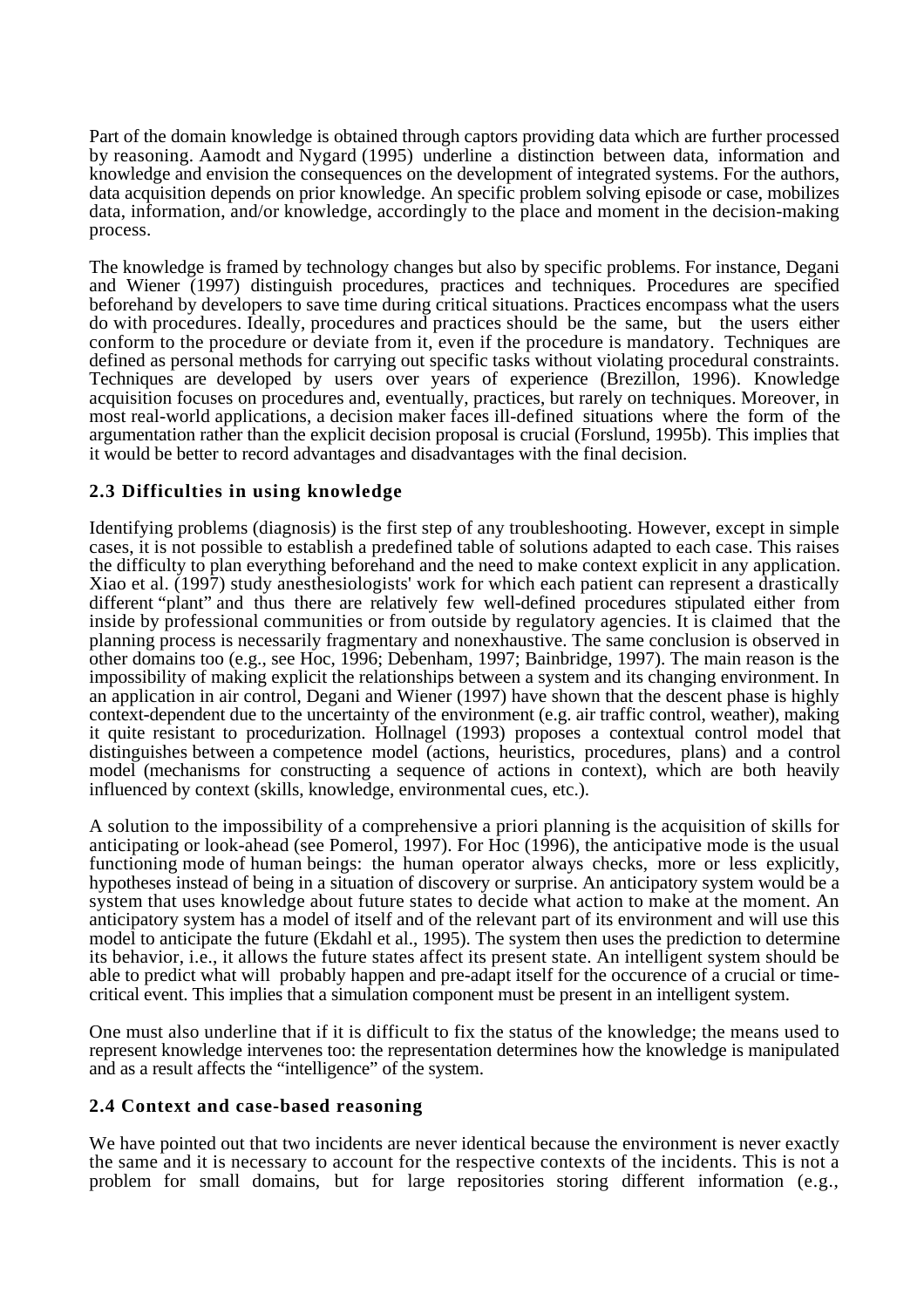multifunctional information bases or federated databases), a request specification becomes a bottleneck (Jurisica, 1994). This problem begins to be addressed in different communities such as machine learning and case-based reasoning.

In case-based reasoning, Jurisica (1994) proposes a context-based similarity as a basis for flexible retrieval. The proposed similarity assessment theory represents explicitly constraints for similarity matching, and the context is defined as a set of attribute values with associated constraints. Context allows us to specify how the matching should perform, giving local-based matching criteria as proposed by Kolodner (1993). It also allows us to specify which parts of information to compare and what kind of matching criteria to use. Itens are then considered relevant if they are similar to the current context. The motivation for considering context is its ability to bring additional knowledge to the reasoning process and thus focus attention on relevant details (Light & Butterworth, 1993). When retrieving items, we might want to consider all attributes used to describe them or only certain subsets of them - the relevant subsets may be different depending on the situation.

The latest point is important because it may be impossible to represent all the attributes of a real world situation, and the items in the repository are constrained by a limited number of information carryied by them. We can see this constraint as a context applied to real world objects, an implicit context. Implicit context allows us to map real world objects into a particular representation (an item) and explicit context allows us to define a specific view of the item in an information base. Explicit context allows to define mapping between items defined in different schematas (Jurisica, 1994). Reatgui et al. (1997) points out that context may also play a role in another way. Some findings can imply the presence of other findings. Thus the system is able to realize that a finding may be present in one case and not present in a second one, but its existence implies the presence of other findings that can be observed in the second case. This type of inference permits two cases that do not contain a large number of common findings to have a good degree of similarity. Thus, similarity judgments are made with respect to representations of entities, not with respect to the entities themselves.

## **2.5 Appraisal**

Our approach relies on a decomposition as discussed in this section. We distinguish domain knowledge, meta-knowledge to use domain knowledge and the knowledge for communication. Each of the three categories presents its own problems. The meta-knowledge is twofold. On one hand, the meta-knowledge explains "how to be an assistant," and, on the other hand, it carries out the knowledge about the interactions among the software agents. Starting with three agents inside SART, we will tackle this last type of knowledge (knowledge for communication) by designing and developping the communication agent.

This brief overview about the nature of knowledge leads us to the following conclusions concerning the SART project. A part of the domain knowledge can be represented by static knowledge, e.g. to build a line model. However, a part of the domain knowledge may change because the environment evolves dynamically. As a consequence, an intelligent assistant system must have: (1) a context-based representation of the changing knowledge (technology changes and description of incidents) and a special type of case-based reasoning; (2) the ability to assemble dynamically fragments of plans to bring an efficient decision support; and (3) simulation means for look-ahead.

# **3. CONTEXT AND KNOWLEDGE REPRESENTATION**

## **3.1 Context in the subway application**

Contextual considerations are normally drawn up on the basis of operators, drivers and maintenance staff's experience. They analyze the on-line situation when an incident occurs (time of occurrence, track loads, seriousness of the incident, etc.) to define the strategies to be adopted to restore normal service.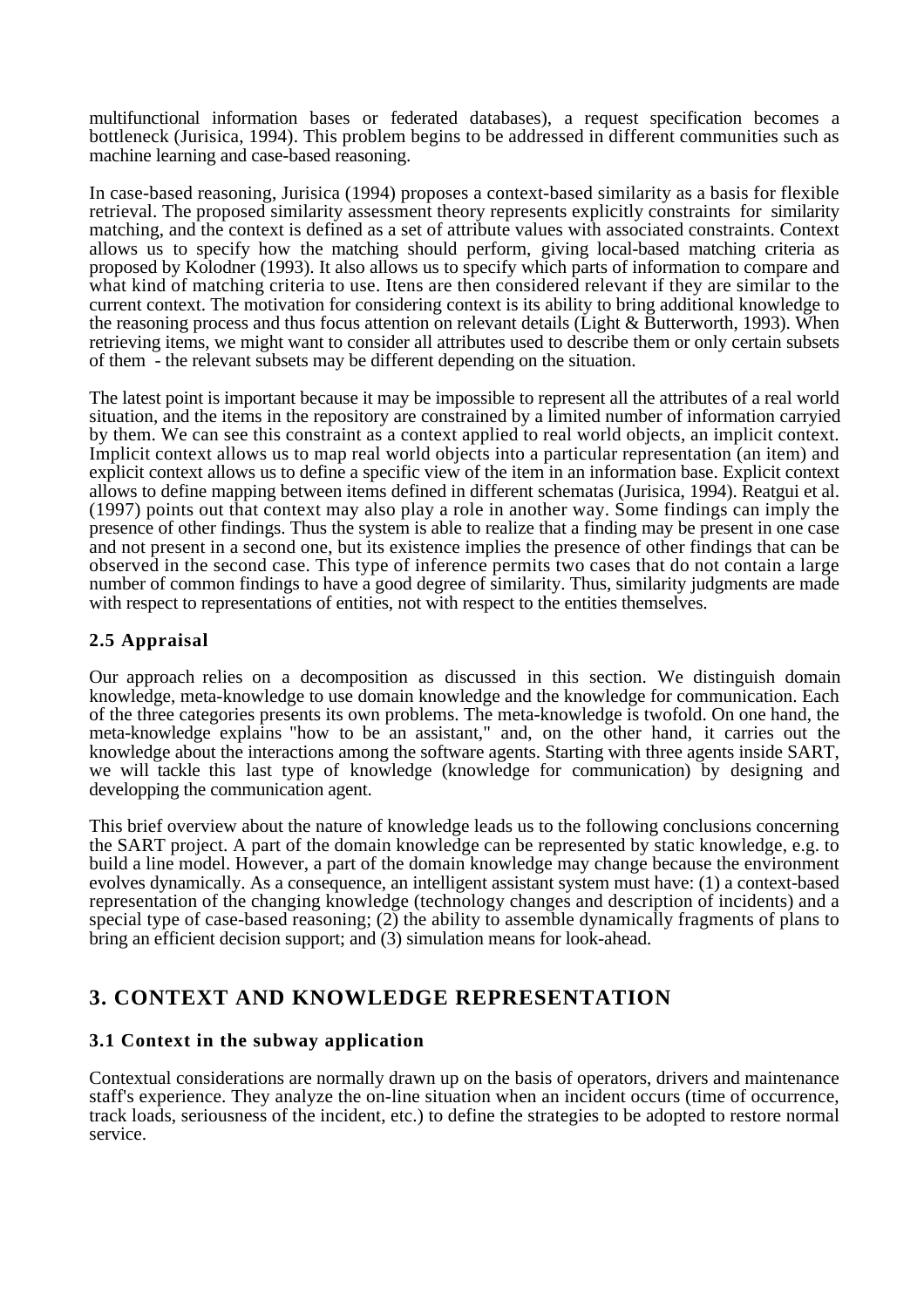Representing knowledge with its context implies to rethink knowledge representation. There are two aspects of context that play an important role. One aspect is that context is composed of relationships between different knowledge pieces. This gives a static view on knowledge and the way in which knowledge pieces are related within their context of use. A dynamic view consists of considering context as a mechanism of contextualization for retrieving knowledge (Edmondson and Meech, 1993), and its links to the reasoning mechanism that associates the considered incident with incidents known by the system. We introduce these two aspects of context in SART.

The incident-solving context contains a number of items (e.g., it is almost the end of the football match and a number of persons will come back by the subway) among which the operator will account for the most relevant ones to choose a strategy for the incident solving. Operators retrieve these items from their experience or from that of other operators. We define incident solving as a sequence of steps and distinguish two types of context: (1) the context of a step, and (2) the overall context of the incident solving. Processing the incident solving from one step to the following one implies to move from one context to another, generally after the occurrence of a new event or a new information. After this move, some pieces of contextual knowledge become uninteresting at the new step of the incident solving, and other pieces appear (knowledge pieces that are new or were previously contextualized). However, if one may speak of a discrete set of (static) contexts at the lower level as McCarthy (1993), at the level of the incident itself, there is a global continuous context (i.e., the incident-solving context) that evolves dynamically along the successive steps. An integrated view of these different contexts is now given in (Brézillon and Pomerol, 1999).

## **3.2 An example of context-based representation of knowledge**

Brézillon et al. (1997) present an example (Figure 1) which gives a partial view of the reasoning induced by the elementary incident "Sick traveler in a train." Incidents are represented by ovals. Part of the steps of the incident solving is represented as rectangular boxes, e.g., "Alarm signal," "Stop at the next station," "Incident identification" and "Call operator." Consider the step "Stop at the next station." This step--contextualized knowledge--is imposed on the driver because, for example, this corresponds to procedures. Procedures arise from experience with similar incidents, and thus come from practices. For example, travelers' security is better ensured in a station than in a tunnel, employees of the subway are not allowed to take care of injured persons, etc. At a deeper level, the driver has to avoid stopping the train for a long time in a tunnel. One reason for this is that some travelers may have claustrophobia and leave the train to wander about on the railway.

All these pieces of contextual knowledge are not at the same distance of the step "Stop at the next station." Some pieces of contextual knowledge are *nearer* than others. For instance, "Procedures" is a contextual knowledge that is close to the incident-solving step, while "Avoid stopping in a tunnel" is another piece of contextual knowledge that is far from the same step. However, both of them make this step necessary. Such a kind of distance permits to order pieces of contextual knowledge in layers around the step like skins of an onion. We call this the **onion metaphor**. Layers of contextual knowledge are represented by stippled circles in Figure 1.

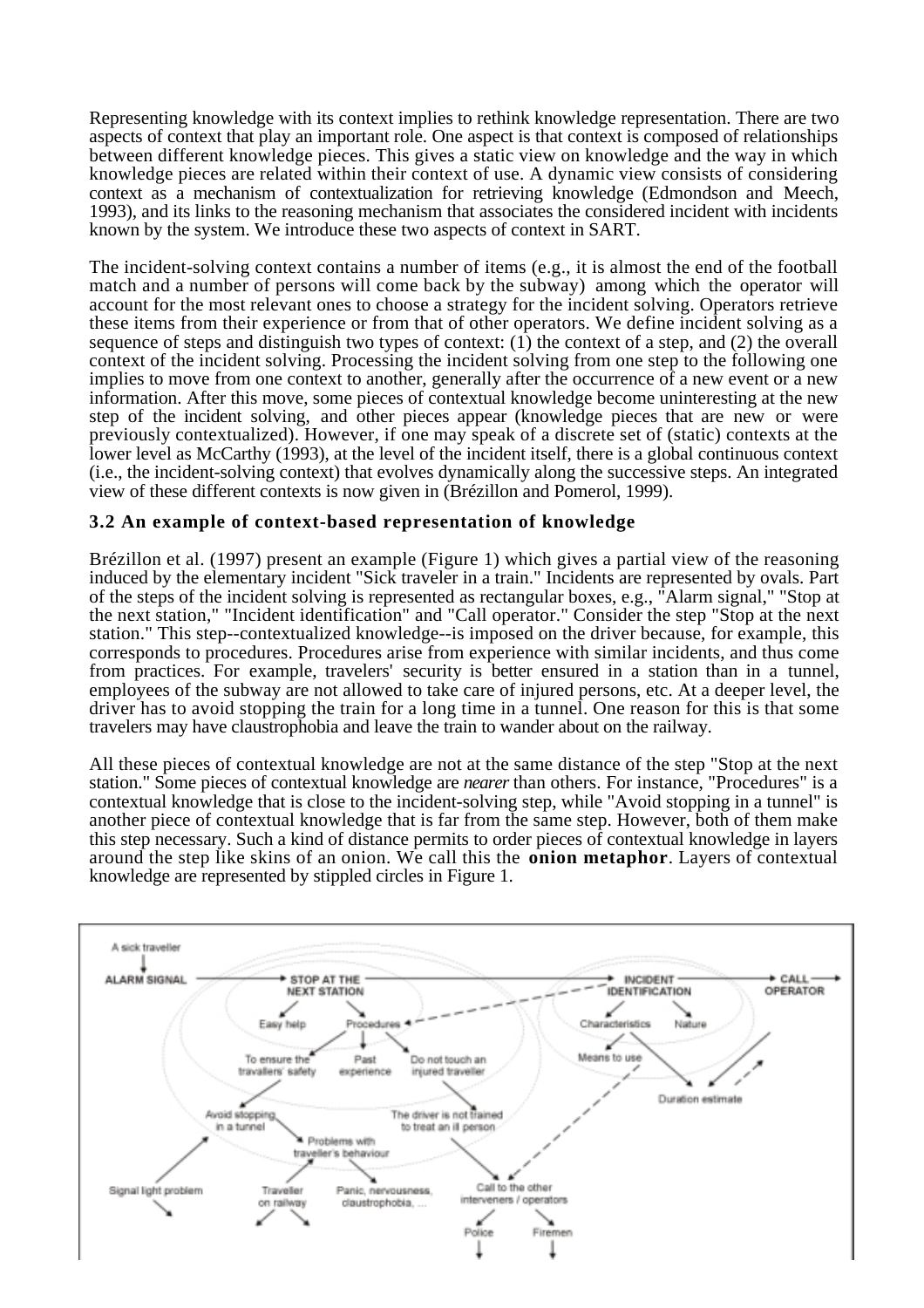**Figure 1**: Context-based representation of the incident "Sick traveler in a subway"

Tichener (cited by Jansen, 1995) also introduces the notion of a situation surrounding the organism as one of the roots of context. Tichener's definition implies that context is not part of the actual chunk of knowledge but forms a layer, or a set of layers, around the knowledge.

The onion metaphor reveals several interesting results:

- (1) A step takes a meaning in a given context. Contextual knowledge does not intervene directly at this step but constrains it. For instance, in the step "Stop at the next station," the contextual knowledge "Easy help" is not the main reason for stopping the train at the station. However, it intervenes in its realization.
- (2) Pieces of contextual knowledge may be partially ordered. If we consider the step "Stop at the next station," we observe that some knowledge pieces of its context (e.g. "Easy help") are closer to the step than others (e.g. "Do not touch an injured traveler") because the constraints applied on this step are more direct.
- (3) Contextual knowledge itself takes a meaning in a context. A piece of contextual knowledge "Procedures" of the step "Stop at the next station" has its own context with elements as "Past experience" and "Do not touch an injured traveler." Recursively, one can link knowledge pieces together by layers. This result is a concrete example of McCarthy's claims (1993) about the definition of a context in an outer context and about the infinite dimension of context.
- (4) Pieces of contextual knowledge relate incidents together. With an association between a number of contextual-knowledge pieces, it appears that there is a relationship between a given incident and the others. Figure 1 shows how such a relationship is established between "Stop at the next" station" and another such as "Signal light problem" through contextual knowledge. Establishing such an incident net accounts for the occurrence in real-life conditions of combinations of incidents that seem apparently not related (e.g. "Sick traveler in a train" and "Signal light problem".) Common contextual components (or pieces of knowledge) of two contexts are highlighted by dotted, bold arrows in Figure 1.

We now address only one type of context, the context at the level of the knowledge representation. This type of context will have to be related to others such as the context at the level of the reasoning mechanism and the user-system interaction. The representation of contextual knowledge in SART is implemented regardless of formal considerations (logic, programming languages, expert systems, etc.).

# **4. GENERAL CHARACTERISTICS OF SART**

### **4.1 What is an intelligent assistant system (IAS)?**

To be an intelligent assistant, a system must accomplish many functions, firstly, for the transfer of knowledge and information to the user, and, secondly, for accepting knowledge and information from the user. The knowledge transfer from the system to the user was well studied for many years, and most expert systems and knowledge-based systems are ascribed to this realm. However, limits of such systems are now well known (e.g., see Brézillon and Pomerol, 1997 for a survey, and the Special Issue on Successes and Pitfalls of Knowledge-Based Systems in Real-World Applications. Failures & Lessons Learned in Information Technology Management, June, **1**(2), for discussions on several examples).

The main problem is that knowledge-based systems lack interactivity and acquisition skills (Pomerol and Brézillon, 1996): There is no possibility for the system to accept knowledge and information from the user or the environment, and it cannot dynamically tailor its behavior to user's needs. Frontin et al. (1993) points out that a system that cooperates with a user should have the possibility to adapt its behavior from the simple observations of users' actions. Aamodt and Nygard (1995) claim that a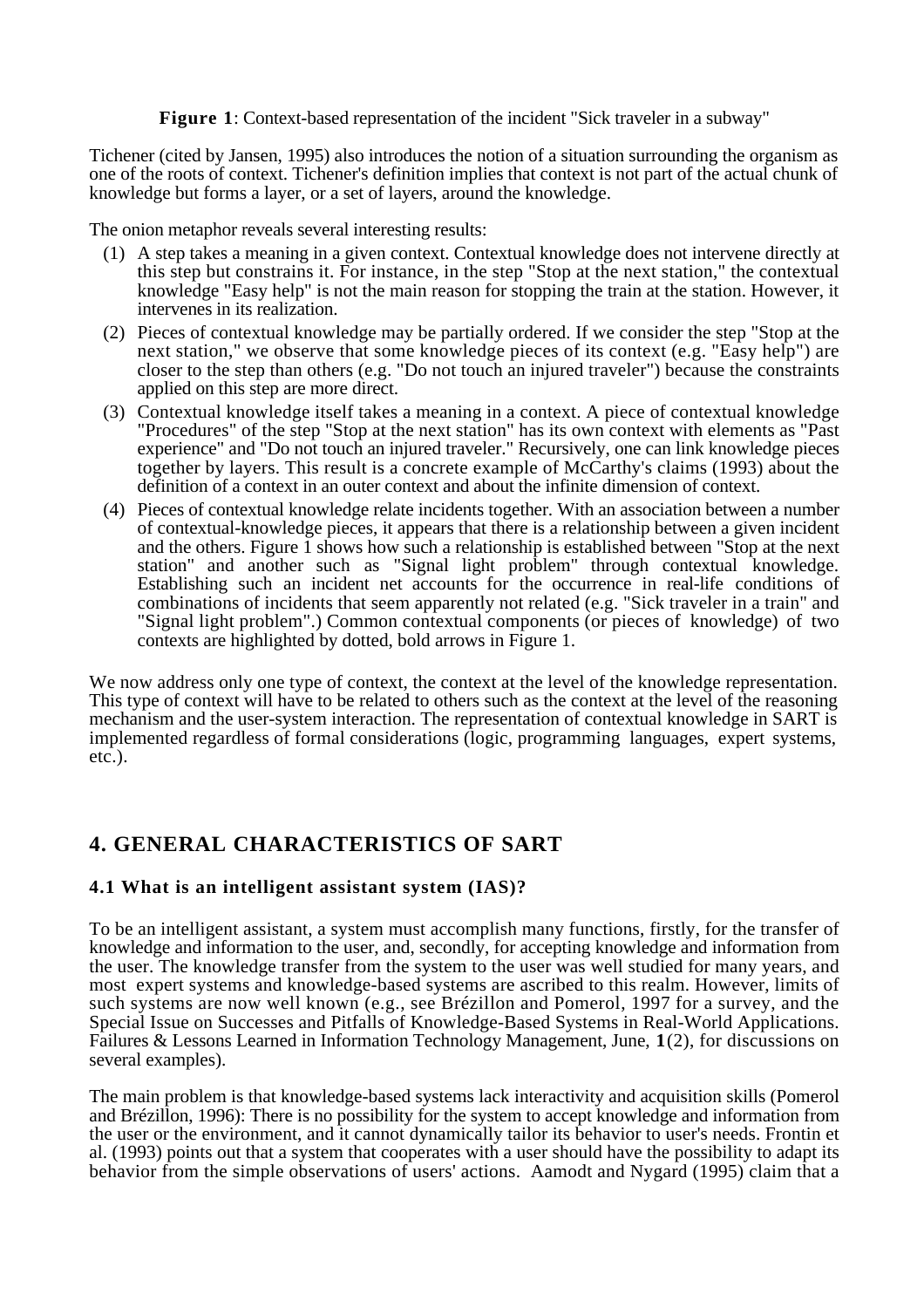decision support system should be able to provide the user with the right information when it is needed, and provide suggestions and criticism to the user during decision making. Here, the most important point is the contextual dimension of the system's intervention (see Jones and Mitchell, 1994, for a survey). Worden et al. (1987) give the example of the user's overriding interventions. When a decision has been overridden for various reasons the assistant does not understand, and the same decision is required to be made in altered circumstances (i.e. other contexts), the assistant should know when it is out of its domain and ask the user for his decision again. Fischer (1990) shows that the user is able to make statements about the domain that are out of context with respect to the current dialogue between the user and the system. Volunteering information allows users to be in the speaker role and focus the attention of the system on the information that they feel is relevant. The user is no longer just answering questions, but takes an active role in deciding what the knowledgebased system is reasoning about. Thus, the system plays the role of assisting users as opposed to directing users.

However, a system cannot have all the needed knowledge at the design time. Previously, the user provided the system with the missing knowledge. However, such systems left in the hand of the enduser rapidly became intractable. The solution is that the system learns from experiences with users during the work process. Learning implies that the system is able to acquire, represent and use the knowledge in its context of use. This is an important feature, especially in a changing environment (Fischer, 1990; Aamodt and Nygard, 1995; Ekdahl et al., 1995; Reddy, 1996; Bainbridge, 1997). However, effective human-computer communication requires providing the computer with a considerable body of knowledge about the world (Fischer, 1990) and integrating the functions of databases, information systems and knowledge-based systems (Aamodt and Nygard, 1995).

### **4.2 IAS architecture**

An Intelligent Assistant System (IAS) has two sides: the real-world process side and the human side. One changes the system (process side) during the design time and the interface (human side) through training and experience. This implies that an IAS has to understand: (a) the real-world process; (b) the current tasks; and (c) the operator's behavior. This constitutes three inter-dependent knowledge bases as represented in Figure 2.

In figure 2 it is represented the relationships between the IAS, the operator and the real-world process, and the three types of knowledge that the system needs to cooperate:

### (a) The real-world process (Process model) .

This type of knowledge corresponds mainly to a model of the process. The model enables the IAS to observe the process behavior by a comparison with the simulated behavior resulting of the same inputs given to both the process and its model. The three goals are: to observe the evolution of the process; to verify the coherence between variation of the process behavior and operator's actions; and to enable the operator to simulate alternative solutions before making a decision. Models of real-world processes generally exist beforehand because they are important tools for the control of the processes by simulation.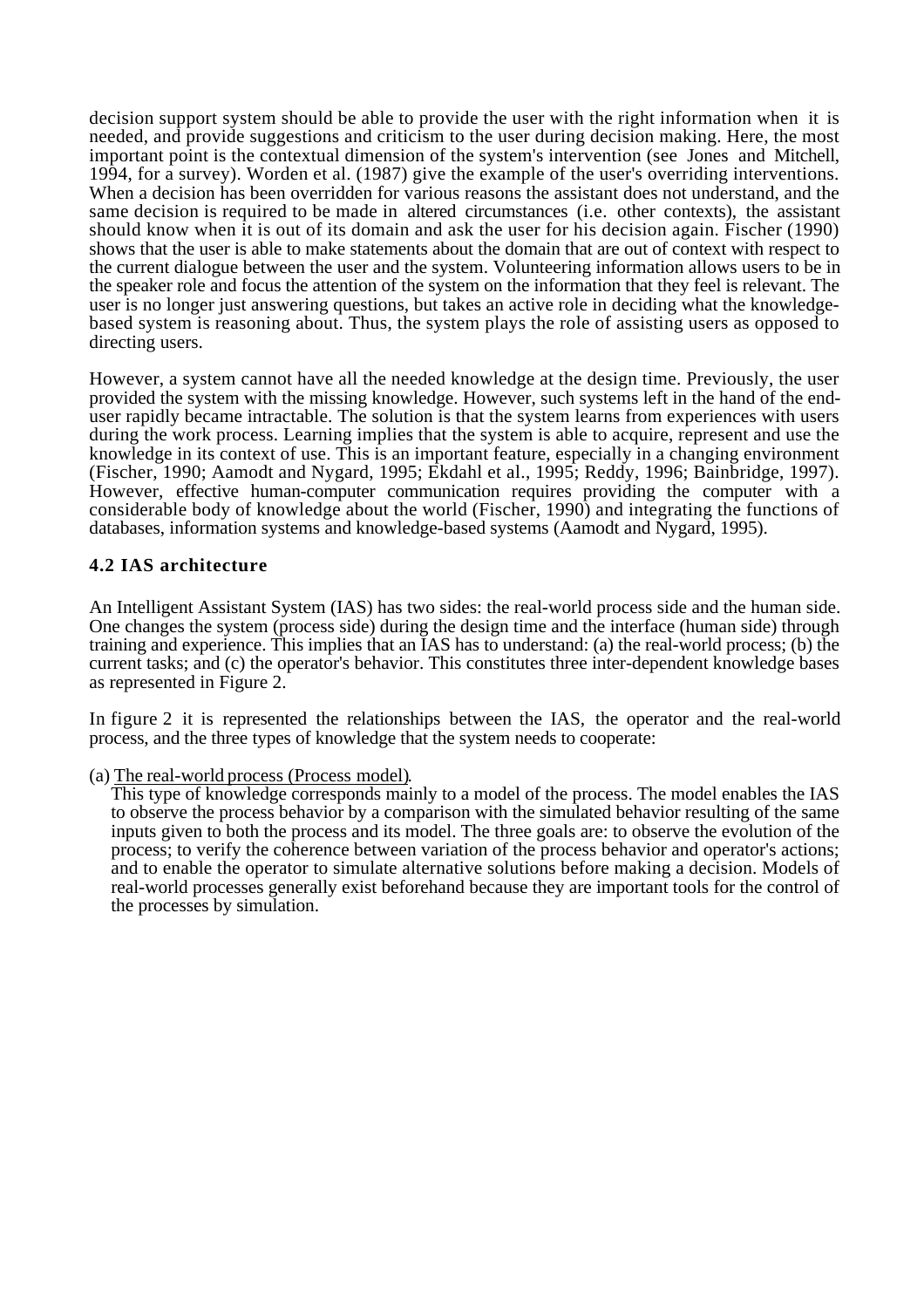

**Figure 2**: General architecture of an IAS

### (b) The Task model.

The task knowledge permits the IAS to simulate operators' activity. The goals are threefold: identification of operators' intentions from their action sequences, observation and explanation of the process behavior. Eventually, the IAS may correct the operator and suggest alternative sequences (e.g., short-cuts). The task analysis may be established in two steps. The first step corresponds to an elicitation of knowledge from operators and a use of reports, books and related matter. This permits to develop a first model of the task that operators can use, among other things, to choose the best representation of this knowledge, and to validate the approach. The second step starts with the model obtained at the first step. This may be done either "on-line" when the operator intervenes on the real-world process or at a delayed time when the operator is not under time pressure. Note that the IAS is then only an observer and stays in an attentive waking state.

### (c) The operators (Operator model) .

This type of knowledge corresponds to the sequence of actions of the operators facing a problem in the process. From operators actions, the IAS may deduce from knowledge in (a) and (b) operators intentions, and their preferences from their choices during solving the problems (e.g., shortcuts). Identifying later a similar situation, the IAS may propose to any operator a similar solution that is chosen in the spirit of the case-based reasoning. One may proceed in the same way as for modelling the process, i.e., a short elicitation phase and an incremental development of the knowledge base during its use. The operator model can be enriched by adding operator preferences that may be determined automatically from a series of problem solvings.

This approach has the advantage of rapidly providing a mockup that will be improved incrementally on the knowledge bases and later on the development of the visible part of the IAS, namely the interface. The IAS may learn (i.e., acquire knowledge) from the behaviors of the operator and the real-world process. This is a kind of incremental knowledge acquisition where knowledge is acquired when needed and in its context of use. Only a kernel of knowledge has to be elicited directly from operators, mainly to select the right representation formalism for knowledge. (For managing knowledge, the system must be able to accomplish such tasks as acquisition, assimilation, learning, validation-verification, information retrieval, indexing.)

### **4.3 Role of an IAS**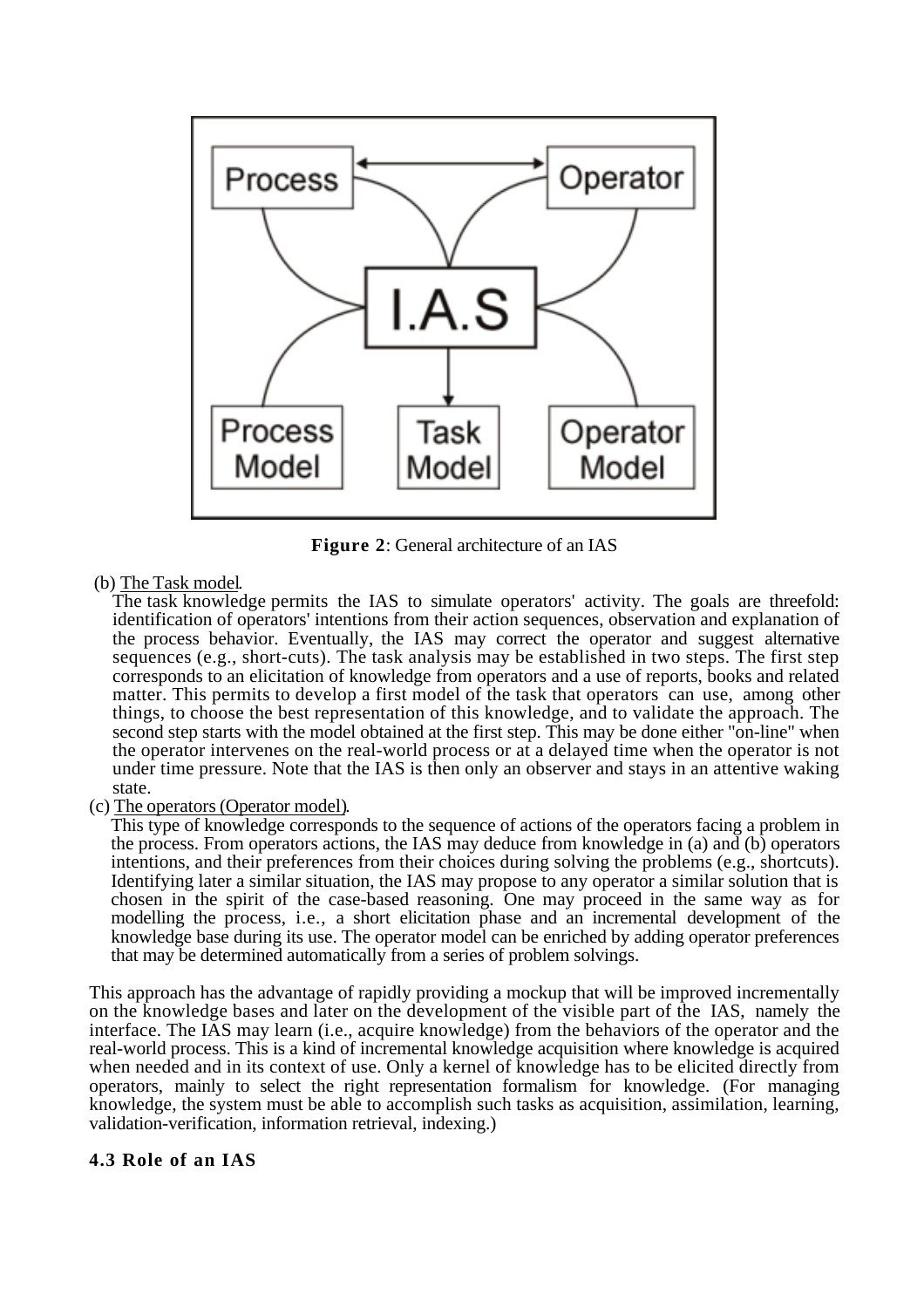The IAS must intervene spontaneously at an operator's utterance, such as: announcement of the procedure that the operator intends to follow, the goal to be reached, the interpretation they make of some interface object, etc. It also must initiate interaction with the operator to provide information instead of waiting for a request and offer alternative solutions to the problem being addressed. In that sense, an IAS acts as a decision support system. It must also allow the operators to return easily to previous states of their information search. For managing cooperation with the operator, a cooperative system must be able to accomplish tasks such as: human-computer interaction management, dialogue management, explanation, documentation, simulation, user modelling, and support all aspect of conflict management.

In complex tasks, the real-world process is under the control of the operator that will always make the final decision. For instance, Jones (1995) presents supervisory control systems as dynamic, eventdriven, worlds in which human operators are responsible for the health and safety of a system that they control. The joint cognitive system perspective defines an IAS as a resource or a source of information for the problem solver (Woods, 1995). According to this perspective, the main form of cooperation is information sharing (Jennings, 1994). Even with fewer capacities than humans, IASs are more efficient when their capacities have a nature similar to those of the humans (Millot, 1995). This implies a mutual intelligibility, a "common ground" for communication and understanding (Jones and Mitchell, 1994). Cooperative work is often a form of redundancy that helps to ensure the reliability and safety of the system; coordinated activity is frequently planned in advance and quite structured as a "standard operating procedure"; and when unexpected events arise, the composition of the team itself typically changes (e.g., senior engineers join in to assist in problem solving).

SART follows the lines described in this section with however some restrictions on the architecture for taking into account the characteristics of our application. Thus, the process model needs to be changed for a new line or for introducing changes in an existing line. This implies that a part of SART must manage the process model, when another part will use it for simulation purposes. The task model concerns mainly incident management. According to our objective to have a dynamic management of incidents, another part of SART must be devoted to this task. We have chosen the multi-agent approach to, firstly, address these different tasks (line configuration, traffic simulation and incident management), and, secondly, to have the opportunity to introduce later other agents. Thus the process model is built by the line configurator (configuration agent) and is used by the traffic simulator (simulation agent), and incidents are managed by the incident manager (incidentmanagement agent). Once this minimal structure of SART is built, we will develop a communication agent that will have, among other tasks, to maintain an operator model. We first discuss the specificities of our agents.

### **4.4. The multiagent representation of SART**

### *4.4.1 Agent specificity*

In SART, each agent (e.g., the incident manager) is a specialist that interacts with specialists in other areas (e.g., the line configurator and the traffic simulator). Thus, we are not in the position where a given task can be accomplished by different agents having approximately the same competences as in reactive agents

the case of reactive agents (Drogoul, 1993). An advantage of our approach is that each agent can be designed and developed independently of the others.

We consider that an agent must be considered as a reasoning mechanism that works with three knowledge bases:

- A Personal Knowledge Base (PKB) that contains knowledge on how to communicate and how to work;
- A Static Knowledge Base (SKB) that contains the description of the domain knowledge, e.g., the physical description of what a subway line is composed of; and
- A Dynamic Knowledge Base (DKB) that contains the way of how to use domain knowledge as the assembly elements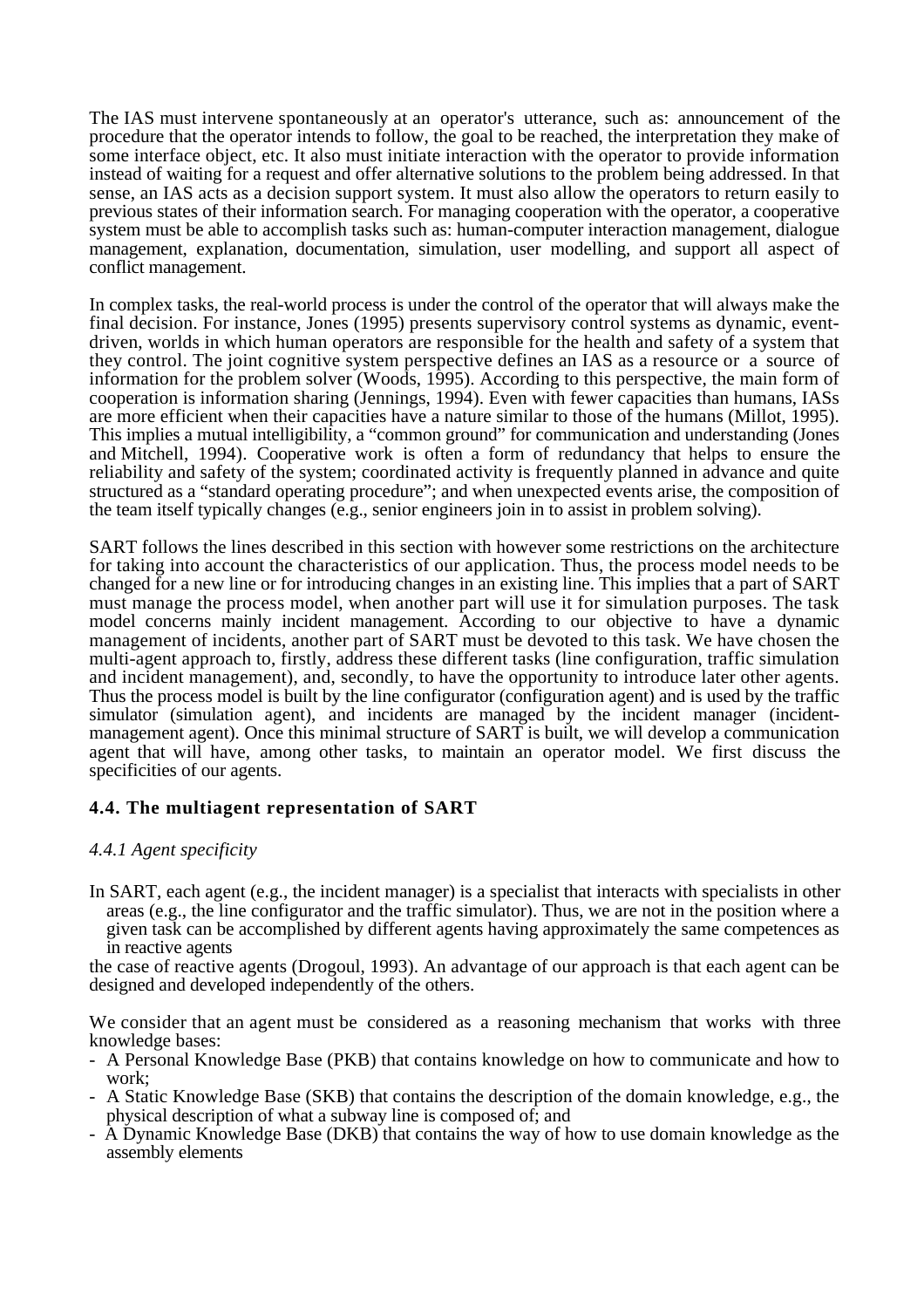Figure 3 gives a general presentation of an agent in SART. The head of the agent (the half circle) ensures the communication with its environment, mainly with the communication agent when this agent will be built. It receives a request (input) and provides an answer (output). The head acts as a translator between what is entered and what it must do. The body (PKB) acts as an inference engine that will solve the problem that is submitted. SKB and DKB are just described above. The DKB is required because where an expert system can be happy with just knowing what to do, an IAS should also (or rather) know why to do it (see also Forslund, 1995a). For example, the SKB of the line configurator contains items such as the definition of a station, and its DKB the general length of a station, specificities of a station in a curve. The interest to distinguish these two types of knowledge comes from the fact that a change may occur in the general strategies of the subway company. For instance, trains in RER and subway in Paris have not the same number of wagons. Moreover, DKB is context-sensitive while SKB is not context-sensitive.



**Figure 3:** A general schema for an agent.

In a multi-agent system, each agent uses a particular expression of the domain knowledge. In SART, the line configurator uses the description of equipment pieces and their relationships--the static knowledge--and produces the model of a subway line that is used by the traffic simulator as its own domain knowledge. The building of the line model is the result of the interaction of the line configurator with a user. To do that, the line configurator uses knowledge--dynamic knowledge--on constraints imposed on equipment and contextual information. A piece of contextual information may be that a part of the line is a curve in an ascent. For the traffic simulator, contextual knowledge comprises the initial conditions of the simulation and the definition of an incident during the simulation.

Our architecture of an agent is in the realm of the layered representations found in the literature. Huang et al. (1995) propose a layered agent architecture for decision support applications. The three layers are domain knowledge, inference knowledge, and control knowledge. Muller and Pischel (1994) structure the knowledge base in four layers that basically correspond to the structure of the agent control. The lowest layer contains facts representing the world model of the agent. The second layer defines the primitive actions and the behavior pattern. The third layer contains local plans. Finally, the layer four contains knowledge of and strategies for cooperation, e.g. beliefs about other agents' goals.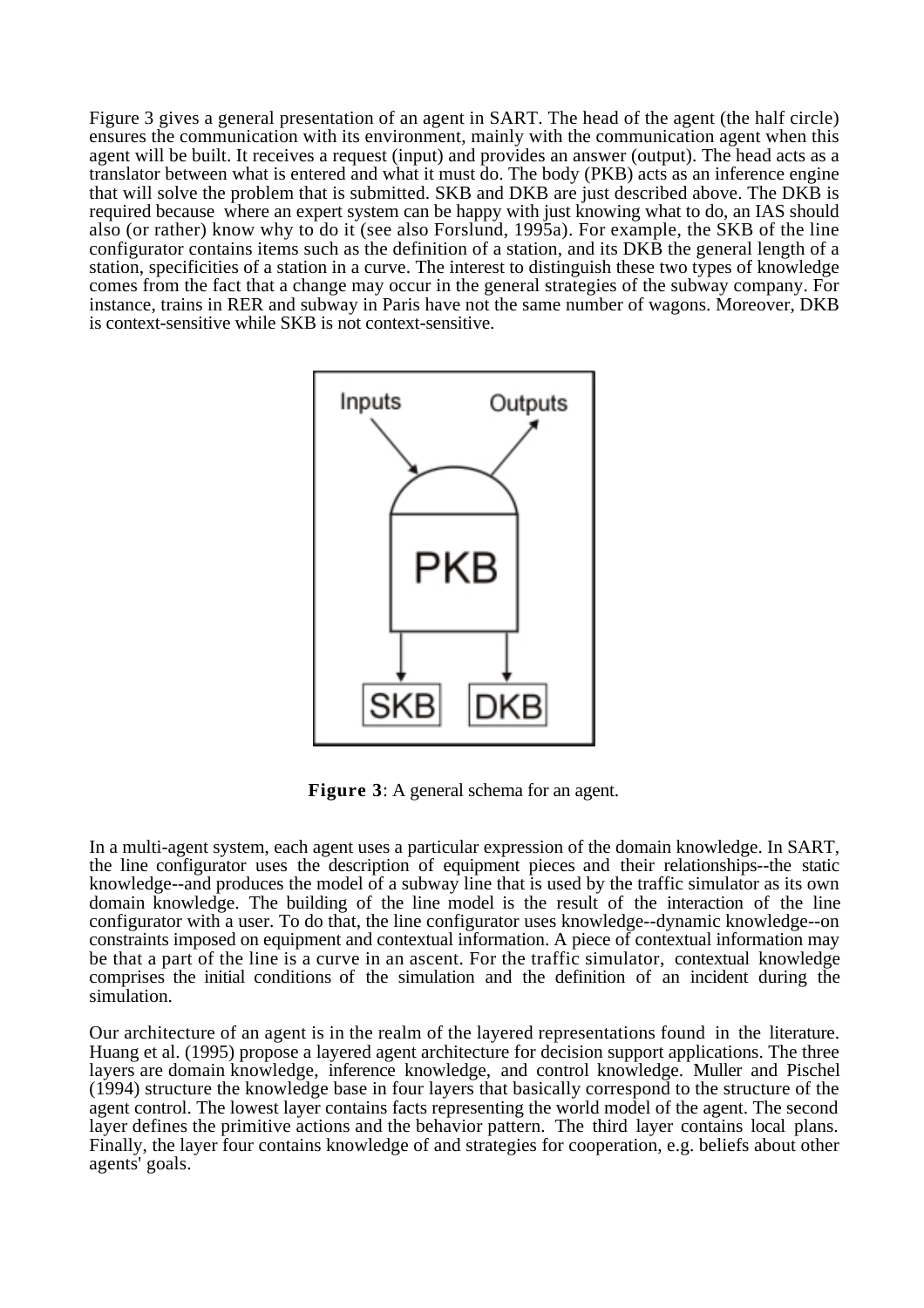Most real world problems require the integration of different specialists, each of whom contributes to a unique point of view, and moreover one aspect of expertise is the ability to integrate specialist knowledge in some real problem context. Woods (1995) calls it the generalist-specialist problem. A three-layer model for organizing systems of interacting agents based on situation action is generally proposed (e.g., see Wawish and Graham, 1995). The top layer of the model consists of agents performing roles, the middle layer provides the skills which agents need to perform their roles, and the bottom layer consists of the behaviors that are needed to realize these skills. The model may be realized computationally by means of a production rule language or in any object-oriented programming language. Such specialists or agents may concern the simulation of a real-world process, its monitoring, its diagnosis, etc. For instance, Mentzas et al. (1995) describe an Intelligent Forecasting Information System, which, besides the traditional components of a decision-support system, contains four constituents that try to model the expertise required: a Process Expert, a Learning Expert, a Data Expert, and a Model Expert.

With such an architecture, an agent has the properties cited by Wooldrige and Jennings (1995):

- autonomy: agents operate without the direct intervention of humans or others, and have some kind of control over their own action and internal state;
- social ability: agents interact with other agents (and possibly humans) via some kind of agentcommunication language;
- reactivity: agents perceive their environment (which may be the physical world, a user via a graphical interface, a collection of other agents, the Internet, or perhaps all of these combined), and respond in a timely fashion to changes that occur in it;
- pro-activeness: agents do not simply act in response to their environment, they are able to exhibit goal-directed behavior by taking the initiative.

Thus an agent may behave in a situated, efficient and goal-directed way, and be able to interact (i.e. coordinate and collaborate) with other agents.

### *4.4.2 Architecture of SART*

The SART project has started with three agents: a line-configuration agent, a traffic-simulation agent and an incident-management agent. The fourth agent will be the communication agent. The main reason for the last agent is to limit the cognitive overload of the user that is facing several agents and communicating with different languages and interfaces. The secondary reason for this fourth agent is to answer to complex questions in which several agents must intervene in the answer building. The Figure 4 shows the architecture of SART.



**Figure 4**: SART architecture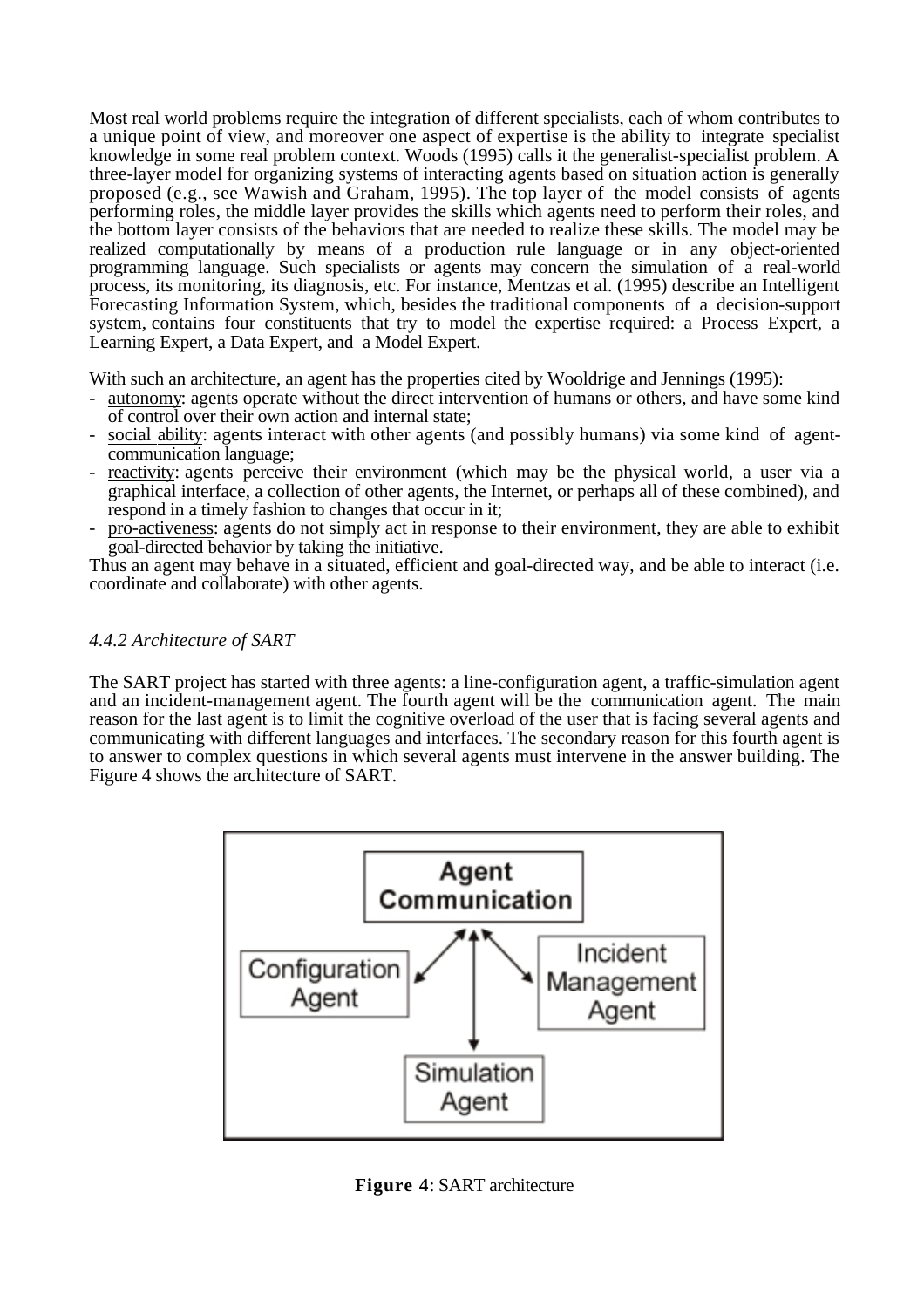The role of the configurator agent is to support the operator either in building the model of an specific line or for changing an existing model. The role of the simulation agent is to support the operator for the validation of the model, generating answers about an incident or analyzing past incidents. The role of the incident management agent is to record sessions during which an incident occurs and to retrieve past incidents similar to a given one, in a case-based reasoning way. We now describe each agent in more details.

#### *4.4.3 The communication agent*

The main characteristics of the communication agent are:

- Tasks: management of the interaction with the operator and agents
	- management of a session
- Input: a request from the operator or another agent
- Output: the answer to the request
- PKB: How to execute a subrequest sequence, to transfer information between agents, and to choose the medium for information exchanges
- SKB: task definition of agents, frames of possible requests
- DKB: decomposition of a complex request in subrequests manageable by the other agents, building of the answer for a complex request,

Comments:

The communication agent avoids a cognitive overload of operators

The communication agent is responsible for the communication with the user and among all the agents. In the latter case, it must be capable of managing complex requests such as: How is the traffic of this line? Which part of the line may be incident-sensitive? Is this change of the line adequate for avoiding 10% of the incidents? What is the evolution of this incidental situation? What is the traffic evolution after this incident? For a complex question asked by the line configurator such as "What are the risks for this line?", the communication agent plans its answer in the following way. First, it asks the simulator to check the line in normal situations. Second, it asks the incident manager to retrieve known incidents for this line. Third, it asks the operator for possible incidents not known of the system.

The communication agent will have a Man-Machine Interface (MMI). This interface must proceed all the inputs that come from the external environment of the application. For accomplishing its tasks, the communication agent has appropriated windows for introduction and selection of parameters to build its Static Knowledge Base (SKB). During the construction of the SKB, the communication agent is responsible for the dialogues with the operator. It analyzes the contents of the dialogue and produces a set of messages that are related to the questions. These messages are sent to the line configurator which will choose the actions to be performed. The MMI has thus functions that allow the operator to introduce, verify and modify parameters that are used on the simulation of the Dynamic Knowledge Base (DKB).

#### *4.4.4 The line configurator*

The main elements of the line configurator are:

Task: Support the operator in the building or change of a line model

Inputs: Characteristics of a line given progressively by interaction with the operator.

Output: The new model of the line<br>PKB: Choice of relevant alternat Choice of relevant alternatives, addition of elements not planned beforehand

SKB: Line sections, time tables, regulation algorithms

DKB: How to assemble elements of the SKB in the current context Comments:

The line configurator performs two types of validation:

- an intrinsic coherence of the model with respect to the SKB and DKB

- an extrinsic coherence of the line on a set of typical situations submitted to the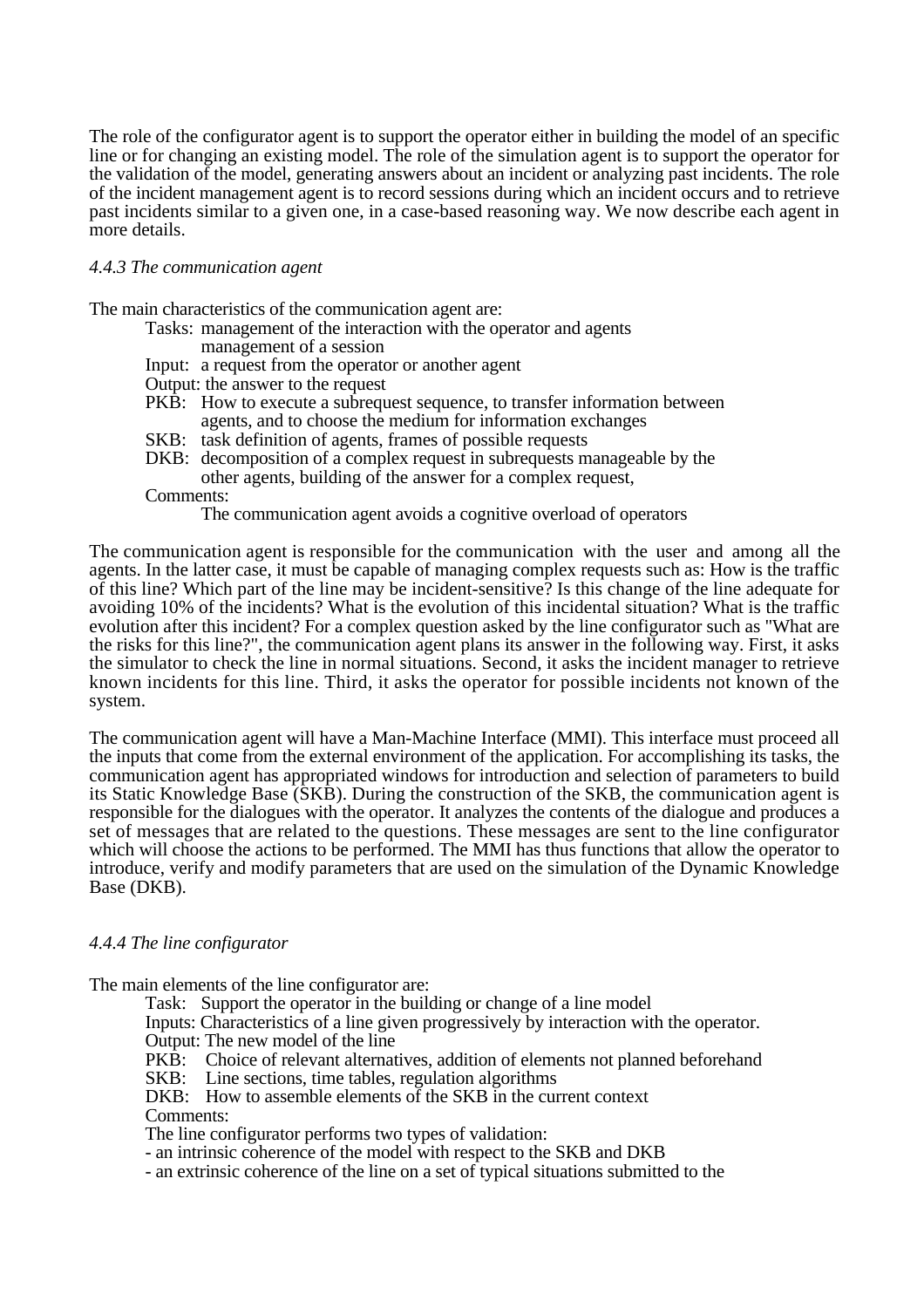#### simulator

The role of the line configurator is to support the operator in the building of a model of a future subway line or in introducing changes in an existing model. Such a model contains information such as line sections, timetables, regulation algorithms. For accomplishing its task, the line configurator has a knowledge base containing: (1) the existing models of subway lines, (2) the basic elements for building a line (e.g., a section, a station, a train, etc.), and (3) the knowledge and the know-how about the model building according to some constraints. The development of a line model is made iteratively by interaction with the operator that knows the physical and operational data of the line.

The two first types of knowledge can be described in a structured way and constitute the SKB. For instance, a line is composed of sections, a section can be a tunnel, a station, or a switching, etc. The third type of knowledge describes how to handle information on the first two types of knowledge. For instance, if the number of section is more than 10, then it is necessary to have two switchings to insure a temporary traffic (if a serious incident occurs near the middle of the line).

The operator provides the characteristics of the line to build (number of sections, of stations, etc.). All this information defines the physical characteristics of the subway line in the model. The configurator builds the line, verifying that constraints are respected and the coherence with respect to the part of the line already built.

Indeed, we consider that the static knowledge base contains classes that are instantiated by the operator in the model for a specific line. This approach is particularly modular and the change of one instance does not imply change of the whole model. The advantages are twofold. Firstly, the operator can introduce temporary changes in an existing model either to check the elimination of a class of incidents or to simulate the consequences of alternative decisions implying a change of the line structure. Secondly, the line configurator can be applied at a low cost at any subway in the world because most of the subways are built on the same principles.

#### *4.4.5 The traffic simulator*

The main characteristics of the traffic simulator are:

- Task: Provide the train movement on the line for a given situation, interact with the operator or the incident manager to simulate the traffic during and after an incident
- Inputs: A set of initial conditions,

The definition and the solving of an incident by either the operator or the incident manager

- Output: The traffic evolution on the line before, during and after an incident
- PKB: Context-based knowledge and incident-based reasoning, simulation management
- SKB: The line model, the timetables, and the regulation algorithms
- DKB: Possible changes in the timetables and regulation algorithms
- Comments:
- The traffic simulator can be called for prediction purposes by:
- the operator, to check alternative changes on the line or of train movement
- the line configurator, to check the dynamic behavior of trains on a new line or a modified line
- the incident manager, to give the traffic evolution after an incident solving

The traffic simulator gives the dynamic behavior of the trains on the line (e.g., movement of the trains on the line, calculus of departure time of trains, etc.) for a given situation (e.g., position of trains at a given time), possibly with an incident. The main function of the traffic simulator is to give the train movement and the management of signals on the line. The traffic simulator can be called by the operator to check alternative changes on the line or in the movement of the trains, by the line configurator to check the dynamic behavior of a new line, and by the incident manager to give the behavior of the traffic during and after an incident. Thus, an important interest of the traffic simulator is the prediction of traffic behavior in different situations. The prediction can be used by the operator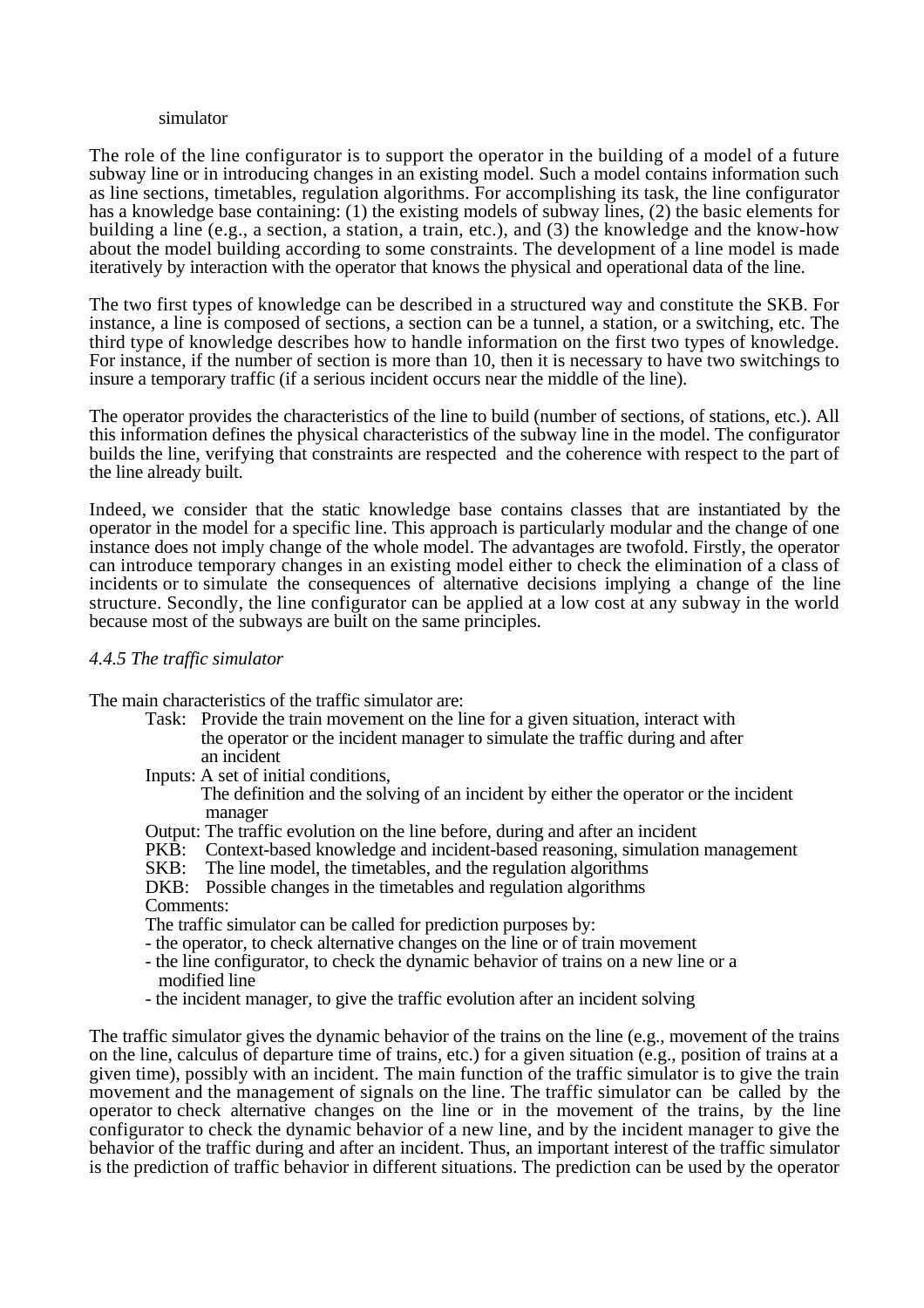that wishes to intervene in the train traffic or to know the consequences of a possible decision (e.g., to suppress a train, to change the timetable).

The traffic simulator would be integrated easily with the on-line control system. Acquiring data online will improve notably the behavior of the traffic simulator, e.g. with a predictive view of the traffic normally not seen by the operator.

#### *4.4.6 The incident manager*

The main characteristics of the incident manager are:

Task: Management of incidents

- Inputs: Definition of an incident, its context and an action to attend
- Output: List of incidents in similar contexts, list of contexts for similar incidents PKB: Context-based knowledge and incident-based reasoning
- PKB: Context-based knowledge and incident-based reasoning<br>SKB: Context-based representation of incidents, their contexts
- Context-based representation of incidents, their contexts of occurrence and the strategies applied to solve them

DKB: Tailoring of a similarity measure between two incidents Comments:

At each session, the incident manager records information on the considered incident, its context and the strategy finally retained.

Contextual elements of an incident are: line topology, available means, position and state of the other trains on the line, the degree of experience of the driver, etc.

The incident manager plays the role of the corporate memory of the company.

Incidents are serious perturbations of the traffic for which regulation algorithms are insufficient to support operators in incident solving.

The operator provides SART with the characteristics of an incident, the moment of its occurrence and the traffic situation at that moment. These pieces of information permit SART to draw up, from its base of incidents (recorded with their contexts), a strategy (or even more) likely to be adopted by the operator*.* For each incident, SART keeps a record of events that allow a careful analysis of the events leading up to the incident, and therefore an understanding of the decision and the selection process for the solution strategy proposed by SART. SART incrementally acquires data and knowledge on the present incident, its context and the strategy used to exploit this knowledge for solving similar future incidents.

When an incident occurs, several elements must be known or estimated carefully: the topology of the line, the means that are available, the position and state of the other trains on the line, the importance and nature of the incident, the context of the incident, the degree of experience of the operator, etc. The goal of SART then is to: acquire data and information concerning the incident situation, retrieve similar incidents in the past and similar contexts, propose an ordered list of the strategies used previously, record all the information on the incident situation. Recording information on an incident situation presents an interest in order to identify future incidents, but also for a detailed analysis of that incident and the chosen strategy, the classification of the incidents, and other operations on the incidents (e.g. training).

The incident manager keeps a trace of the corporate memory that would be reused, say, for training purpose.

### **4.5 Current status of the SART project**

The whole complex work of acquisition and representation of the knowledge of the operators is now concluded. The three agents (excluding the communication agent) meet their final phase of development and a mock-up of the three agents will be available soon. For the current version of the system we are working under the following restrictions: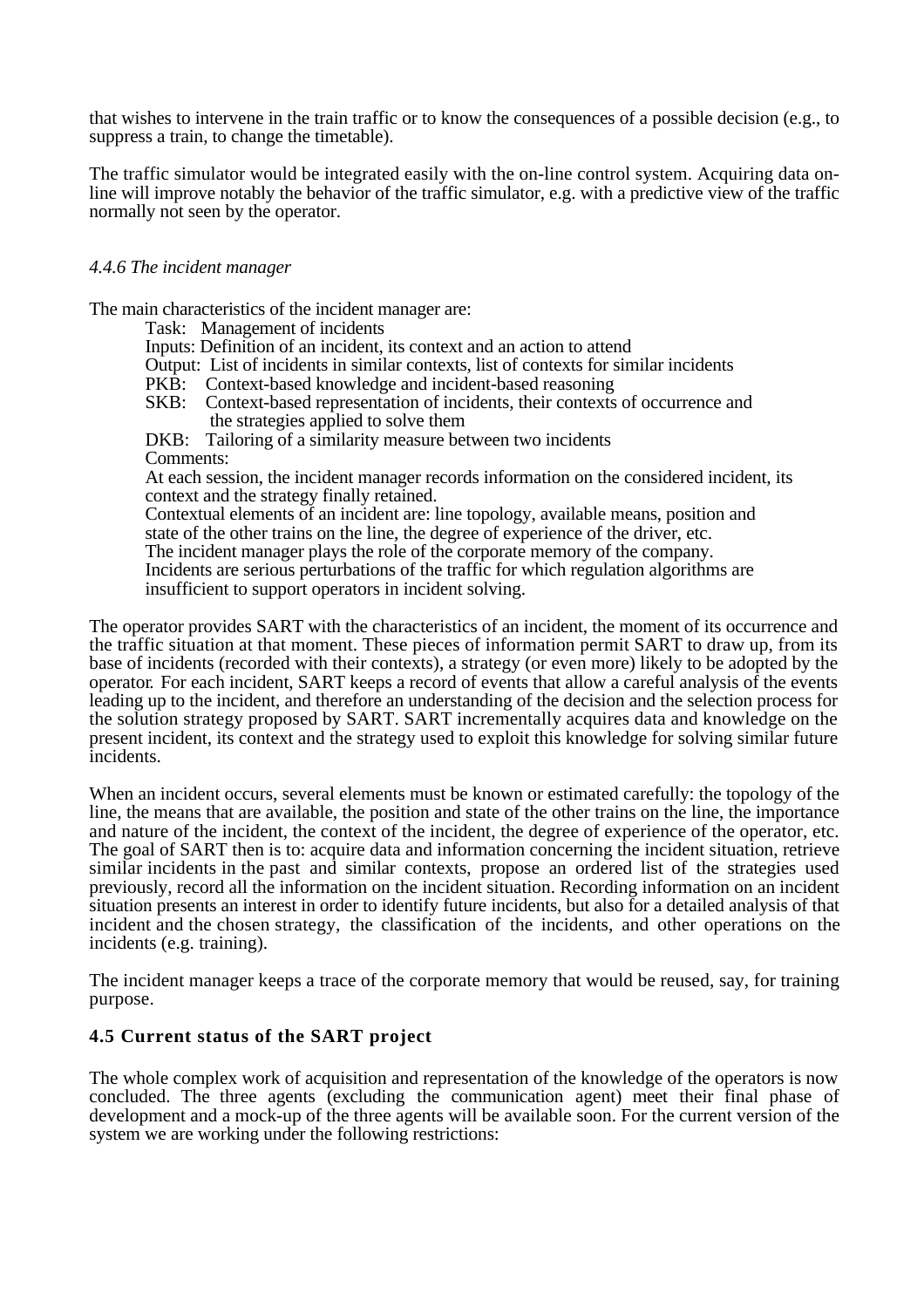- the interaction between the line configurator and the traffic simulator will be limited, at the beginning, to the line model of the subway (the first building it and the second using it). In the future we should allow the operator to change the line model to test another strategy.
- the dynamic information on the state of the lines is introduced off-line (by the operator himself). In another version of the system it should be capable to capture this information on-line.

The main results obtained at the theoretical level are:

- a representation of the contextual domain knowledge along the onion metaphor (Brézillon et al., 1997);

- a distinction in context between the external knowledge, the contextual knowledge and the procedural context (Brézillon and Pomeorl, 1999); and

- the development of a representation formalism as contextual graphs for representing the reasoning and its dynamcis in incident solving (Brézillon and al., 2000).

The next step is twofold. Firstly, we will develop an environment to manage the interaction among the three agents. Secondly, we will develop the communication agent to control the interaction among the three agents and with the users.

# **5 CONCLUSIONS**

In this paper we showed how the notion of context can contribute to knowledge acquisition and to the representation of knowledge. The context-based representation of knowledge is made according to the onion metaphor that gives the possibility of organizing contextual knowledge around the contextualized knowledge at one step of the incident solving. We thus have a set of discrete contexts attached to the different steps of the incident solving. The incident-solving context itself evolves continuously during the incident solving. The next step is to model a context-based representation of the reasoning. Such reasoning will be context-based and incident-based.

SART is built on a multi-agent architecture. We implement now three agents, namely a line configurator, a traffic simulator and an incident manager, and we plan the design and development of another agent, the communication agent. The multi-agent approach presents several advantages. Firstly, we have an evolutive architecture in which agents will be added progressively according to the need of the application. Secondly, the same architecture can be reused for other tasks in the same domain. Now, the task at hand is the subway control. However, tasks as line exploitation and train maintenance can be implemented rapidly from this architecture. Thirdly, SART is not limited to the subway of Paris, but can be used for most of the subways in the world.

The agents in SART have all the same architecture with three knowledge bases, a personal knowledge base, a static knowledge base and a dynamic knowledge base. Such a division of the knowledge permits to make context explicit in the knowledge representation. Knowledge in the system is for the user as well as the system itself. In the case of the incident manager, the incident base will growth with the use of SART. Incremental knowledge acquisition is the best way to adapt a system such as SART to a changing environment.

The open architecture of SART is interesting for a long use of the system because most of the failures in previous knowledge-based systems come from the lack of consideration for the users (Brézillon and Pomerol, 1996, 1997). Taking into account users in their workplace requires making context explicit. The SART project shows that making context explicit opens a new insight of knowledgebased systems that can become real intelligent assistant systems.

#### **Acknowledgments**:

The SART project is part of a cooperation agreement between two universities, the University Paris 6 (France) and the Federal University of Rio de Janeiro (UFRJ, Brazil), a contract between the University Paris 6 the subway company in Paris (RATP), and another contract between the UFRJ and Metrô that manages the subway in Rio de Janeiro. Grants are provided by COFECUB in France and CAPES in Brazil. We also thank A. Chevrier and J.-M. Sieur at RATP, and C. Gentile, L. Pasquier and M. Secron, Ph.D. students working in the SART project.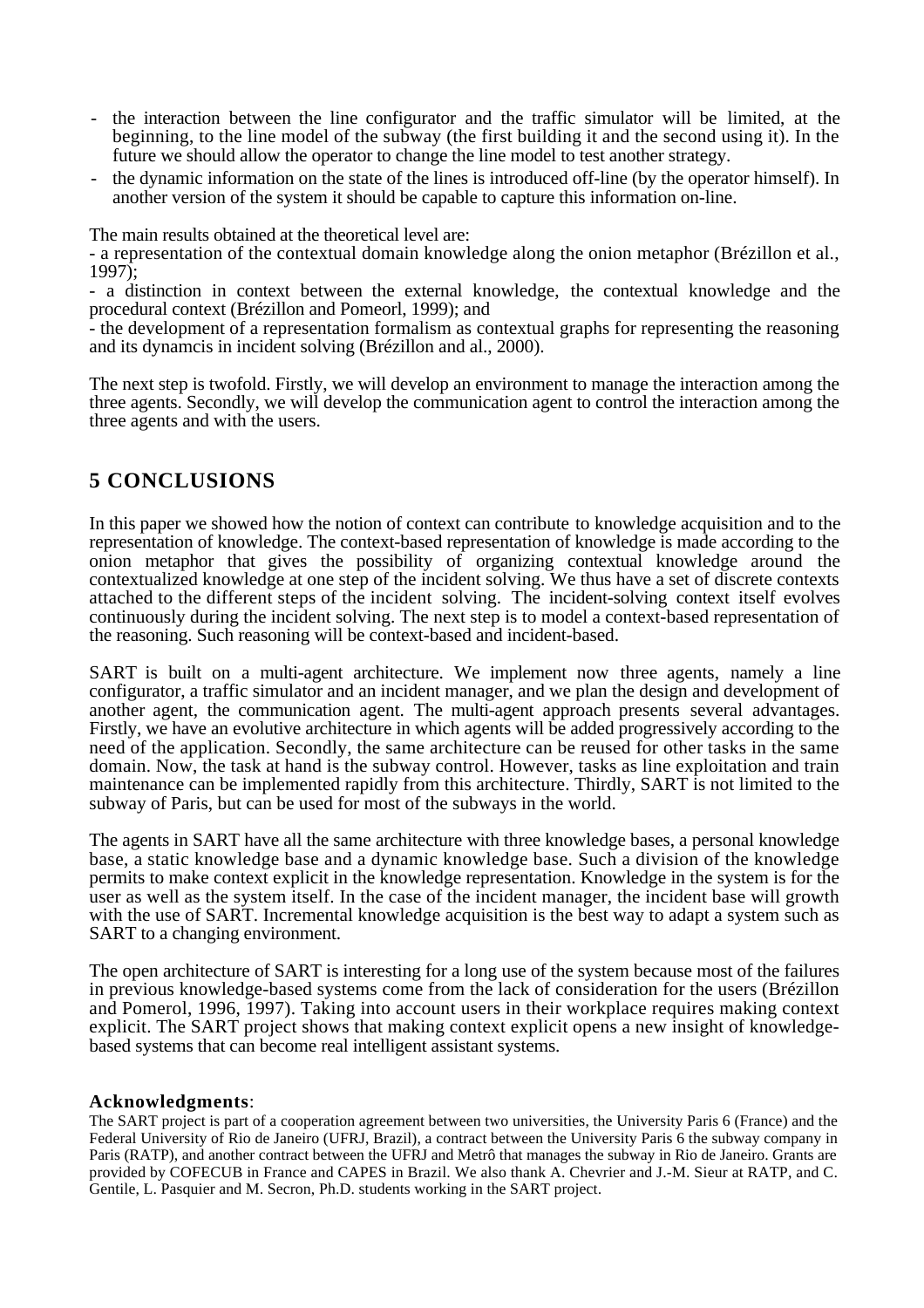# **6 REFERENCES**

**Aamodt A. and Nygard M.** (1995) Different roles and mutual dependencies of data, information, and knowledge- An AI perspective on their integration. Data and Knowledge Engineering (North-Holland Elsevier), 16, pp. 191-222.

**Bainbridge L.** (1997) The change in concepts needed to account for human behavior in complex dynamic tasks. IEEE Trans. on Systems, Man, and Cybernetics-Part A: Systems and Humans, 27(3): 351-359.

**Branki N.E. and Bridges A.** (1993) An architecture for cooperative agents and application in design. European Conference on Artificial Intelligence (EUropIA-93), Elsevier Science Publisher.

**Brézillon P.** (1996). Context in human-machine problem solving: A survey. Technical Report 96/29. LAFORIA. University Paris 6, October, 37 pages. (ftp://ftp.ibp.fr/ibp/ 96/29, LAFORIA, University Paris 6, October, 37 pages. (ftp://ftp.ibp.fr/ibp/ reports/laforia.96/laforia.96.29.ps).

**Brézillon P. and Cases E.** (1995). Cooperating for assisting intelligently operators. Proceedings of COOP-95. INRIA Ed., 370-384.

**Brézillon P. and Pomerol J.-Ch.** (1996) Misuse and nonuse of knowledge-based systems: The past experiences revisited. In: Implementing Systems for Supporting Management Decisions, Humphreys P. et al. (Eds.), Chapman and Hall, ISBN 0-412-75540-8, pp. 44-60.

**Brézillon P. and Pomerol J.-Ch.** (1997) User acceptance of interactive systems: Lessons from Knowledge-Based and Decision Support Systems. Failures & Lessons Learned in Information Technology Management, June, **1**(1): 67-75.

**Brézillon P. and Pomerol J-Ch** (1999) Contextual knowledge sharing and cooperation in intelligent assistant systems. Le Travail Humain, 62, 3, 223-246.

**Brezillon P., Gentile C., Saker I. and Secron M.** (1997) SART: A system for supporting operators with contextual knowledge. First International and Interdisciplinary Conference on Modeling and Using Context (CONTEXT-97), Rio de Janeiro, Brasil, Federal University of Rio de Janeiro (Ed.), pp. 209-222.

**Brézillon P., Pasquier L. and Pomerol J.-Ch.** (2000) Reasoning with contextual graphs. European Journal of Operational Research (to appear).

**Debenham J.** (1997) Strategic workflow management: An experiment. Proceedings of the International Workshop "Distributed Artificial Intelligence and Multi-Agent Systems", DAIMAS'97

**Degani A. and Wiener E.L.** (1997) Procedures in complex systems: The airline cockpit. IEEE Trans. on Systems, Man, and Cybernetics-Part A: Systems and Humans, 27(3): 302-312.

**Drogoul A.** (1993) De la simulation multi-agents à la résolution collective de problèmes. Ph. D. Thesis of the University Paris 6.

**Edmondson W.H. and Meech J.F.** (1993) A model of context for human-computer interaction, Proceedings of the IJCAI-93 Workshop on Using Knowledge in its Context, Technical Report 93/13, LAFORIA, University Paris 6, pp. 31-38.

**Ekdahl B., Astor E. and Davidsson P.** (1995) Toward anticipatory agents. In: Intelligent Agents, M. Wooldridge & Jennings N. (Eds.), Lecture Notes in AI, 890, Springer Verlag, Berlin, pp. 191-202

Fischer G. (1990) Communication requirements for cooperative problem solving systems. Information Systems, 15(1): 21-36.

**Forslund G.** (1995a) Toward cooperative advice-giving systems. A case study in knowledge-based decision support. IEEE Expert,  $10(\overline{4})$ : 56-62.

**Forslund G.** (1995b) Toward cooperative advice-giving systems. The expert systems experience, Ph. D. Thesis 518, Linkoping University, Sweden.

**Frontin J., Hadj Kacem A. and Soubie J.L.** (1993) Acquérir des connaissances et structurer le système pour coopérer. 2ndes Journées Acquisition des Connaissances, Saint Raphaël.

**Hoc J.-M.** (1996) Supervision et Contrôle de Processus. La cognition en Situation Dynamique. Presses Universitaires de Grenoble, Sciences et Technologies de la Connaissance.

**Hollnagel E.** (1993) Human Reliability Analysis Context and Control. Computer and People Series. Academic Press, london, UK.